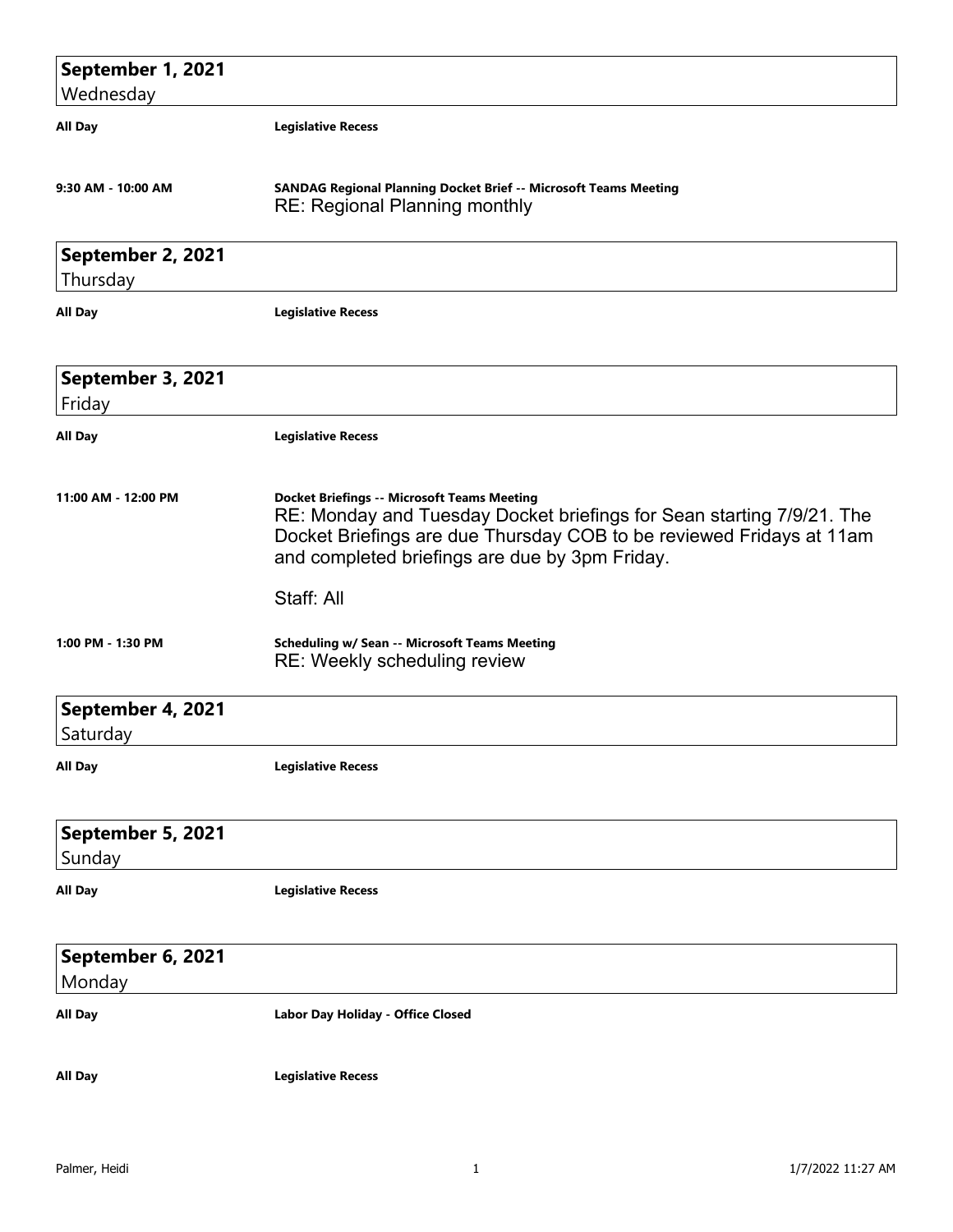| September 6, 2021 Continued    |                                                                                                                                                                  |
|--------------------------------|------------------------------------------------------------------------------------------------------------------------------------------------------------------|
| Monday                         |                                                                                                                                                                  |
| <b>All Day</b>                 | <b>Rosh Hashanah</b>                                                                                                                                             |
| 3:00 PM - 4:00 PM              | Mt. Hope Working Group -- Microsoft Teams Meeting<br>RE: Monthly discussions regarding the Mt. Hope Community                                                    |
| September 7, 2021              |                                                                                                                                                                  |
| Tuesday                        |                                                                                                                                                                  |
| <b>All Day</b>                 | <b>Legislative Recess</b>                                                                                                                                        |
| <b>All Day</b>                 | <b>Rosh Hashanah</b>                                                                                                                                             |
| 9:00 AM - 10:30 AM             | SPEAK: Press Conference w/ Workforce Partnership, Mayor, D4, D9 -- San Diego Zoo (2920 Zoo Dr, San<br>Diego, CA 92101, United States)<br><b>RE: Youth System</b> |
|                                | Staff: MZ at event, BW - FYI/TPs in coordination with Martha                                                                                                     |
|                                | POC: Laurie Ganz                                                                                                                                                 |
| 1:00 PM - 1:30 PM              | <b>ED&amp;IR Briefing -- Microsoft Teams Meeting</b>                                                                                                             |
| 2:00 PM - 3:00 PM              | <b>Internal Meeting -- Microsoft Teams Meeting</b><br><b>RE: Discuss ADUs</b>                                                                                    |
| September 8, 2021<br>Wednesday |                                                                                                                                                                  |
| <b>All Day</b>                 | Rosh Hashanah                                                                                                                                                    |
| 8:45 AM - 10:00 AM             | Reproductive Freedom Press Conference -- County Admin Building (West End-Along Harbor Drive)                                                                     |
| 10:00 AM - 10:30 AM            | MTS Executive Docket Brief -- Microsoft Teams Meeting                                                                                                            |
| 10:30 AM - 11:00 AM            | <b>APCD Briefing -- Microsoft Teams Meeting</b>                                                                                                                  |
| 11:00 AM - 11:30 AM            | Monthly 1:1 CM Moreno -- D8 Office                                                                                                                               |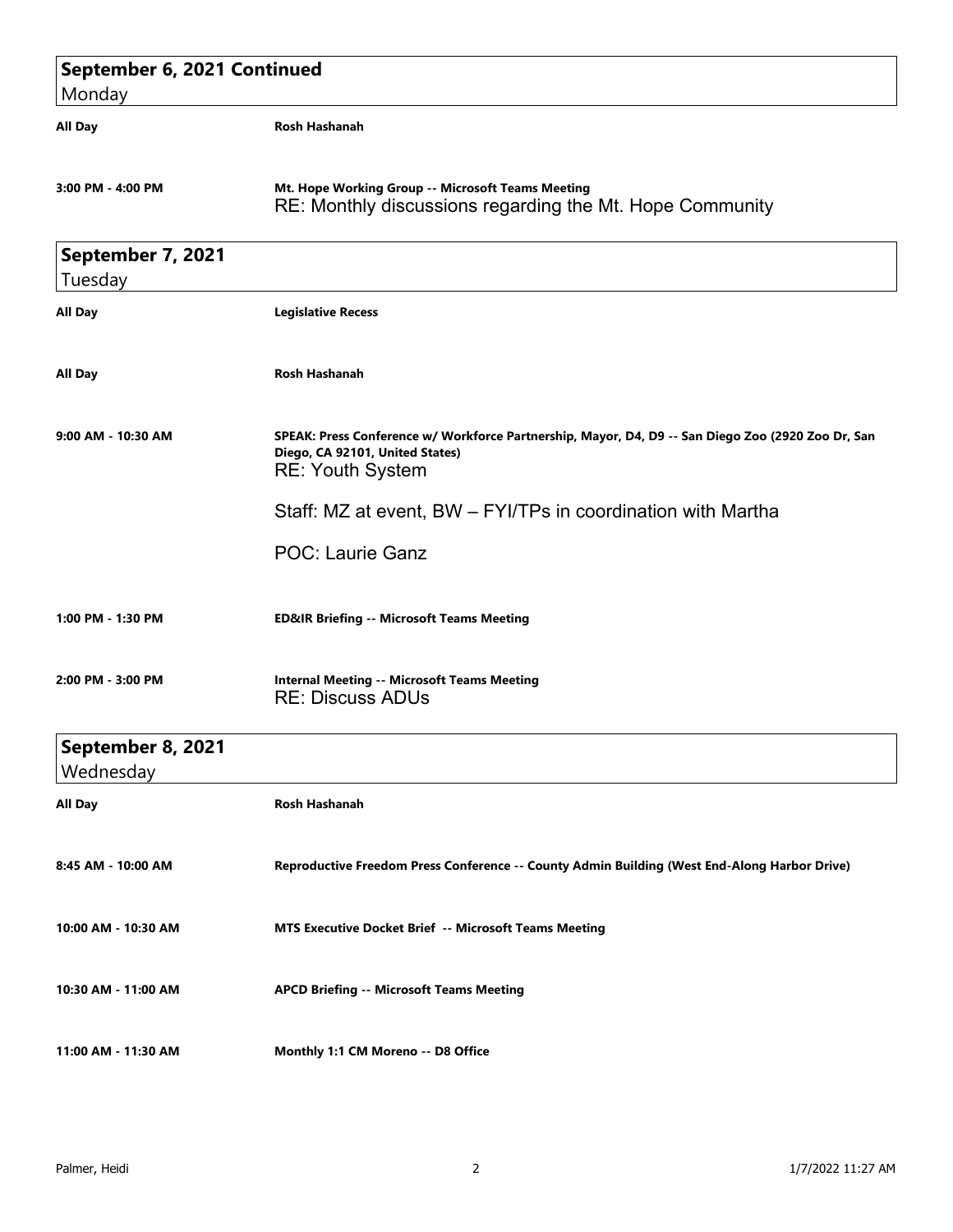| September 8, 2021 Continued   |                                                                                                                                                                                   |
|-------------------------------|-----------------------------------------------------------------------------------------------------------------------------------------------------------------------------------|
| Wednesday                     |                                                                                                                                                                                   |
| 11:25 AM - 12:20 PM           | Supervisor Lawson-Remer -- Zoom/Teams<br><b>RE: Housing</b>                                                                                                                       |
|                               | Staff: BW, MR, LVN – opt                                                                                                                                                          |
|                               | Attendees:<br>Sup. Terra Lawson-Remer<br>Jeffrey Yuen, Senior Advisor                                                                                                             |
|                               | Pre: $11:25 - 11:30$ am<br>Meeting: $11:30 - 12:00$ pm<br>Post: 12:00 - 12:20 pm                                                                                                  |
| 12:00 PM - 1:00 PM            | SD Promise -- Zoom<br>RE: San Diego Promise Development Committee Meeting                                                                                                         |
| 12:30 PM - 2:00 PM            | Ad Hoc Committee: Addressing Homelessness Among Black San Diegans -- Zoom                                                                                                         |
| 2:00 PM - 5:00 PM             | ED&IR -- Zoom                                                                                                                                                                     |
| 4:00 PM - 5:00 PM             | <b>Staff Midweek Check-in -- Microsoft Teams Meeting</b>                                                                                                                          |
| 5:15 PM - 6:15 PM             | Quarterly w/ CM Elo-Rivera 1:1 -- Cucina Urbana - 505 Laurel St San Diego, CA 92101<br>POC: Heidi x66699                                                                          |
| September 9, 2021<br>Thursday |                                                                                                                                                                                   |
| 8:00 AM - 8:30 AM             | <b>Internal Meeting -- Microsoft Teams Meeting</b><br>RE: Management Check-in                                                                                                     |
| 9:00 AM - 12:00 PM            | <b>MTS Executive Committee Meeting -- MTS Board Room</b>                                                                                                                          |
| 12:30 PM - 1:00 PM            | SEIU Justice for Janitors Event -- 600 W Broadway (America Plaza)                                                                                                                 |
| 1:30 PM - 5:00 PM             | APCD Governing Board Meeting -- Zoom<br>APCD CLOSED SESSION: 2:00 - 5:00 pm                                                                                                       |
| 4:30 PM - 5:00 PM             | <b>D9/EHC CAP Update -- Microsoft Teams Meeting</b><br>RE: check in with your office on the Climate Action Plan update and<br>Coalition's policy recommendations for the CAP 2.0. |
|                               | Staff: BD                                                                                                                                                                         |
|                               | Attendees:                                                                                                                                                                        |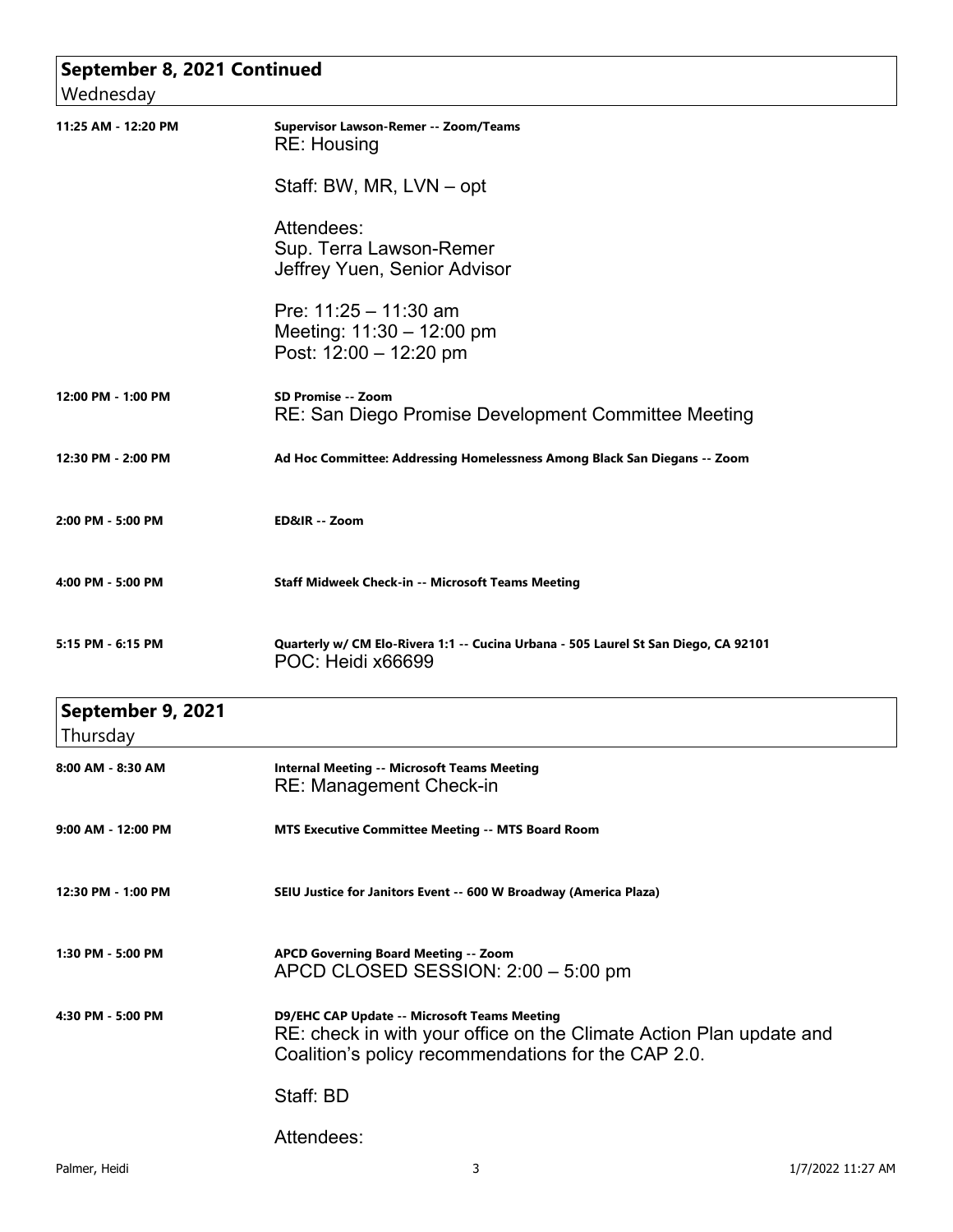## Kyle Heiskala Brendan Dentino Councilmember Elo-Rivera

| September 10, 2021<br>Friday |                                                                                                                                                                                                                                                       |
|------------------------------|-------------------------------------------------------------------------------------------------------------------------------------------------------------------------------------------------------------------------------------------------------|
| 8:00 AM - 8:30 AM            | Briefing for Labor item for September 14, 2021 City Council Closed Session -- Zoom                                                                                                                                                                    |
| 10:00 AM - 12:00 PM          | D9 Opportunity Fair -- Mountain View Park                                                                                                                                                                                                             |
| 12:50 PM - 1:50 PM           | Jay Goldstone, COO Monthly Meeting -- D9 Office<br>RE: Monthly Meetings - Sean and Jay are both open to meeting in person.                                                                                                                            |
|                              | Staff: LVN                                                                                                                                                                                                                                            |
|                              | Pre: $12:50 - 1:00$ pm<br>Meeting: $1:00 - 1:30$ pm<br>Post: $1:30 - 1:50$ pm                                                                                                                                                                         |
| 1:00 PM - 1:30 PM            | <b>Scheduling w/ Sean -- Microsoft Teams Meeting</b><br>RE: Weekly scheduling review                                                                                                                                                                  |
| 2:00 PM - 3:00 PM            | <b>Docket Briefings -- Microsoft Teams Meeting</b><br>RE: Monday and Tuesday Docket briefings for Sean starting 7/9/21. The<br>Docket Briefings are due Thursday COB to be reviewed Fridays at 11am<br>and completed briefings are due by 3pm Friday. |
|                              | Staff: All                                                                                                                                                                                                                                            |
| 4:00 PM - 4:30 PM            | Joint Briefing with CD7 and CD9 - Office of Child and Youth Success -- Microsoft Teams Meeting<br>Attendees:<br><b>Kristina Peralta</b><br>Matt Yagyagan<br>Stephanie Estrada<br>CM 7 Campillo<br><b>CM 9 Elo-Rivera</b>                              |
|                              |                                                                                                                                                                                                                                                       |

## **September 11, 2021** Saturday

**11:00 AM - 2:00 PM Community Engagement Strategy Session -- D9 Office**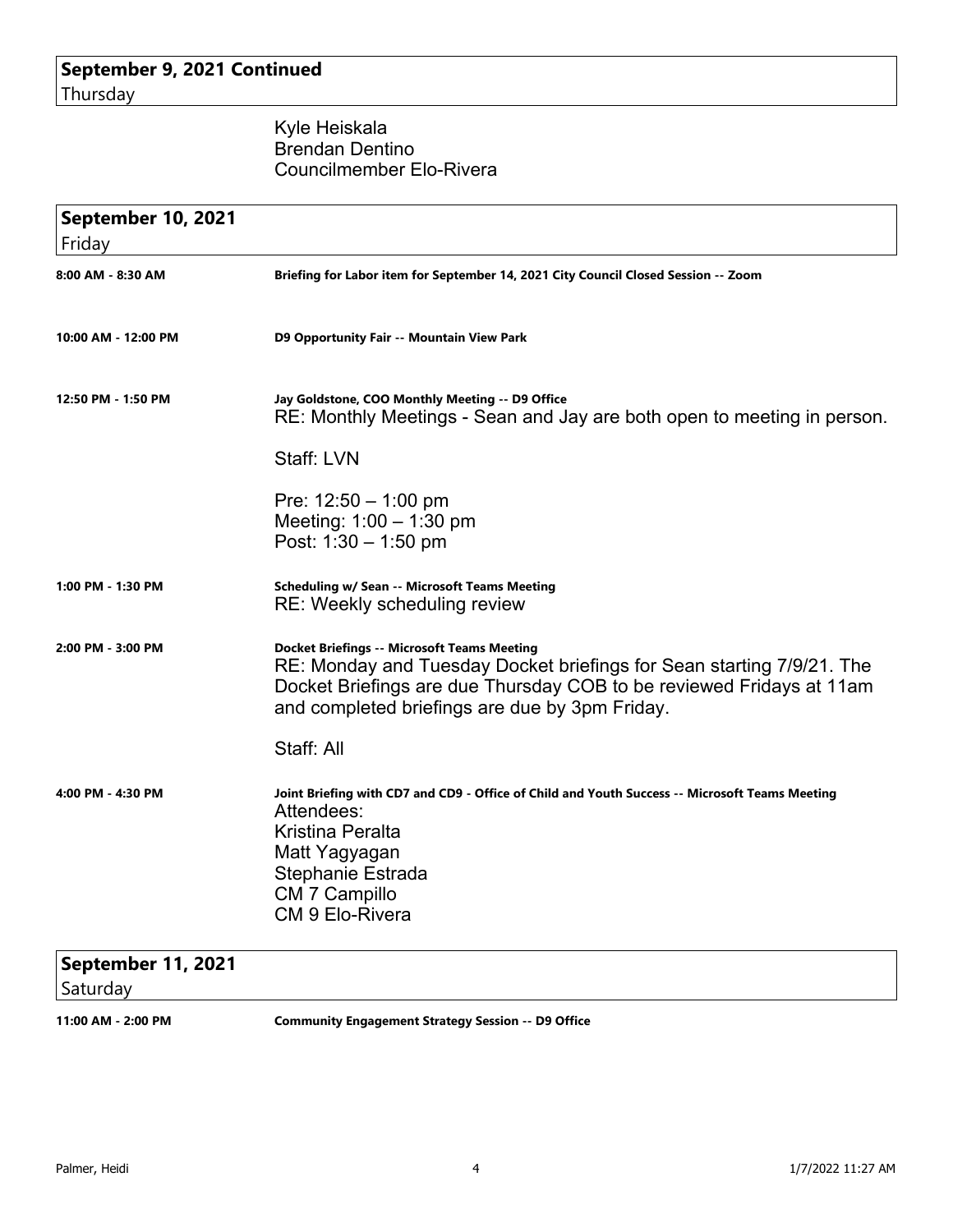| September 13, 2021<br>Monday  |                                                                                                                                                                                                   |
|-------------------------------|---------------------------------------------------------------------------------------------------------------------------------------------------------------------------------------------------|
| 9:00 AM - 10:00 AM            | <b>Weekly Staff Meeting/Docket Briefing -- Zoom</b><br>RE: Review briefings for Council meeting and discuss pressing items for<br>the week. We will also report out on community issues/meetings. |
|                               | Staff: All                                                                                                                                                                                        |
| 10:00 AM - 10:30 AM           | <b>ADU Rollout Meeting -- Microsoft Teams Meeting</b>                                                                                                                                             |
| 11:00 AM - 11:30 AM           | Councilmember Elo-Rivera - Briefing for September 14, 2021 City Council Closed Session -- Zoom                                                                                                    |
| 1:00 PM - 1:30 PM             | Bi-Weekly PO Check-in -- Microsoft Teams Meeting<br><b>RE: Discuss People's Ordinance</b>                                                                                                         |
|                               | Staff: LVN, BD, MR                                                                                                                                                                                |
| 2:00 PM - 5:30 PM             | Council -- Zoom                                                                                                                                                                                   |
| 4:30 PM - 5:00 PM             | RTFH Ad Hoc Committee Briefing -- Microsoft Teams Meeting<br>RE: review items for the RTFH Ad Hoc Committee: Addressing<br>Homelessness Among Black San Diegans                                   |
| September 14, 2021<br>Tuesday |                                                                                                                                                                                                   |
| 8:50 AM - 9:50 AM             | SD Housing Commission -- Zoom/Teams<br><b>RE: Residential Vacancies Study</b>                                                                                                                     |
|                               | Staff: BW, MR/LVN – opt                                                                                                                                                                           |
|                               | Attendees:<br><b>Jeff Davis</b><br><b>Molly Chase</b>                                                                                                                                             |
|                               | Pre: $8:50 - 9:00$ am<br>Meeting: $9:00 - 9:30$ am<br>Post: $9:30 - 9:50$ am                                                                                                                      |
| 10:00 AM - 11:00 AM           | Council -- Zoom                                                                                                                                                                                   |
| 11:00 AM - 12:00 PM           | <b>CLOSED SESSION -- Microsoft Teams Meeting</b>                                                                                                                                                  |
| 2:00 PM - 6:00 PM             | Council -- Zoom                                                                                                                                                                                   |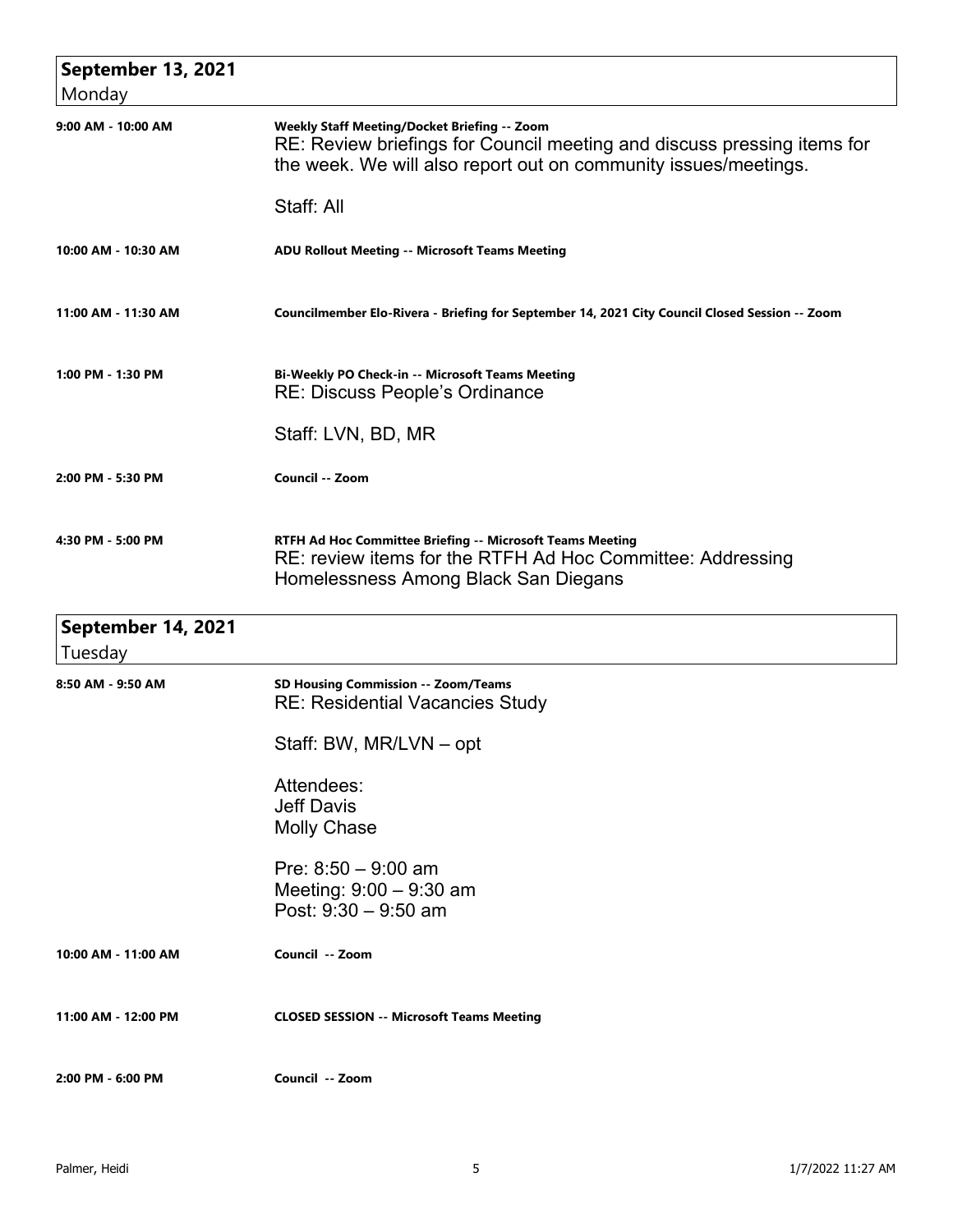| September 15, 2021  |                                                                                                                                                                                                                                                                                                                                                                                                                                              |
|---------------------|----------------------------------------------------------------------------------------------------------------------------------------------------------------------------------------------------------------------------------------------------------------------------------------------------------------------------------------------------------------------------------------------------------------------------------------------|
| Wednesday           |                                                                                                                                                                                                                                                                                                                                                                                                                                              |
| 9:00 AM - 9:30 AM   | <b>MTS Board Docket Briefing -- Microsoft Teams Meeting</b>                                                                                                                                                                                                                                                                                                                                                                                  |
| 9:30 AM - 10:00 AM  | ATI Docket Briefing -- Microsoft Teams Meeting                                                                                                                                                                                                                                                                                                                                                                                               |
| 10:30 AM - 10:45 AM | Linda Nettleman -- Phone<br>RE: Linda is a constituent in Kensington that Brett has been assisting her<br>on an issue she had with commercial trucks damaging her power lines.<br>Eventually, AT&T was able to come out and increase the height of service<br>drop to prevent this from happening in the future. She requested a brief 3-5<br>min call to say thank you (Brett noted that it took about two months to<br>resolve her issue). |
|                     | Staff: BW                                                                                                                                                                                                                                                                                                                                                                                                                                    |
|                     | Pre: $10:30 - 10:35$ am<br>Meeting: 10:35 - 10:40 am<br>Post: 10:40 - 10:45 am                                                                                                                                                                                                                                                                                                                                                               |
| 10:50 AM - 11:40 AM | <b>DREAM Briefing -- Microsoft Teams Meeting</b><br>RE: Sports Arena Blvd: Revise Resolution Declaring Surplus Land                                                                                                                                                                                                                                                                                                                          |
|                     | Staff: MR, BW                                                                                                                                                                                                                                                                                                                                                                                                                                |
|                     | Attendees:<br>Penny Maus, Director DREAM<br>Mary Carlson, PM - Dispositions<br>Javier Gomez, Senior Policy Manager Council Affairs<br>Nicole McGinnis, Asset Manager DREAM - optional                                                                                                                                                                                                                                                        |
|                     | Pre: $10:50 - 11:00$ am<br>Meeting: 11:00 - 11:30 am<br>Post: 11:30 - 11:40 am                                                                                                                                                                                                                                                                                                                                                               |
| 11:45 AM - 12:45 PM | Lunch: CM Elo-Rivera and CM Montgomery Steppe                                                                                                                                                                                                                                                                                                                                                                                                |
| 12:50 PM - 1:50 PM  | MEETING: Discuss Next Steps - Solar Equity Program   CD9   CD7 (JM, MS) -- Zoom<br><b>RE: Solar Equity Program</b>                                                                                                                                                                                                                                                                                                                           |
|                     | Staff: BD, LVN                                                                                                                                                                                                                                                                                                                                                                                                                               |
|                     | Attendees:<br><b>Councilmember Campillo</b>                                                                                                                                                                                                                                                                                                                                                                                                  |
|                     | Pre: $12:50 - 1:00$ pm<br>Meeting: $1:00 - 1:30$ pm<br>Post: $1:30 - 1:50$ pm                                                                                                                                                                                                                                                                                                                                                                |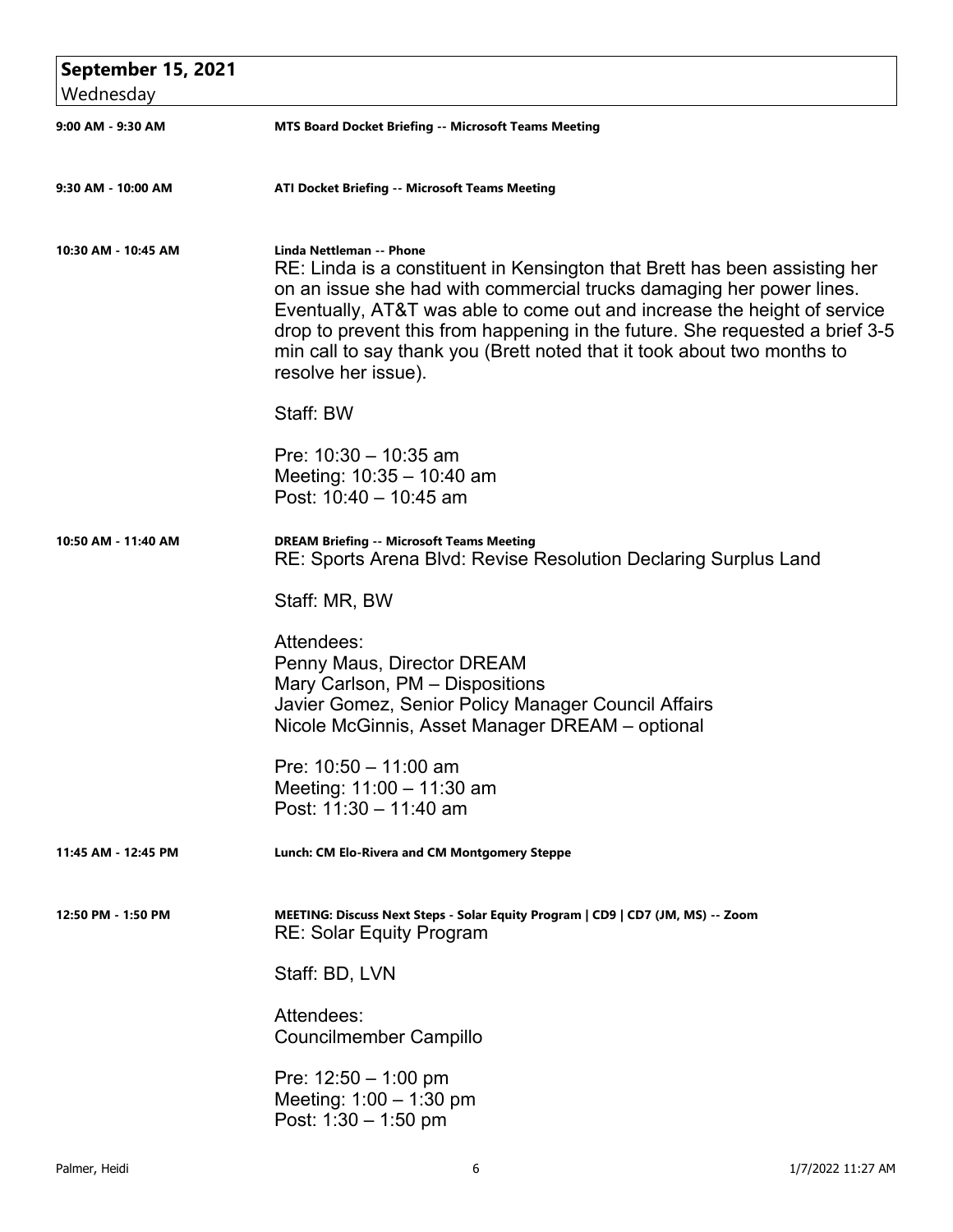## **September 15, 2021 Continued**

Wednesday

**2:00 PM - 5:00 PM ATI -- Zoom**

| September 16, 2021<br>Thursday |                                                                                                                                                                                                                                                       |
|--------------------------------|-------------------------------------------------------------------------------------------------------------------------------------------------------------------------------------------------------------------------------------------------------|
| 9:00 AM - 12:00 PM             | <b>MTS Board Meeting -- Zoom</b>                                                                                                                                                                                                                      |
| 3:00 PM - 5:00 PM              | <b>CoC Board Meeting -- Zoom</b>                                                                                                                                                                                                                      |
| 4:30 PM - 6:30 PM              | Yom Kippur Break-fast -- Pan's Garden, 506 21st St., San Diego, 92102                                                                                                                                                                                 |
| September 17, 2021<br>Friday   |                                                                                                                                                                                                                                                       |
| 8:15 AM - 8:45 AM              | <b>SANDAG Briefing -- Microsoft Teams Meeting</b><br>RE: Briefing on the joint Regional Planning/Transportation/Borders<br>Committee<br>Meeting                                                                                                       |
| 9:00 AM - 12:00 PM             | SANDAG Joint Regional Planning/Transportation/Border Committee Meeting -- Zoom                                                                                                                                                                        |
| 1:00 PM - 2:00 PM              | Humane Society Tour -- 5500 Gaines Street, San Diego, 92110<br>RE: Tour of the shelter and meet and greet with our San Diego<br>Humane Society executive staff to learn more about our priorities and ways<br>we can partner in the future.           |
|                                | Staff: All                                                                                                                                                                                                                                            |
| 2:30 PM - 3:30 PM              | <b>Docket Briefings -- Microsoft Teams Meeting</b><br>RE: Monday and Tuesday Docket briefings for Sean starting 7/9/21. The<br>Docket Briefings are due Thursday COB to be reviewed Fridays at 11am<br>and completed briefings are due by 3pm Friday. |
|                                | Staff: All                                                                                                                                                                                                                                            |
| 3:30 PM - 4:00 PM              | <b>Scheduling w/ Sean -- Microsoft Teams Meeting</b><br>RE: Weekly scheduling review                                                                                                                                                                  |
| 4:00 PM - 5:00 PM              | Briefing on Burton v. City of San Diego lawsuit (SDGE Franchise) -- D9 Office                                                                                                                                                                         |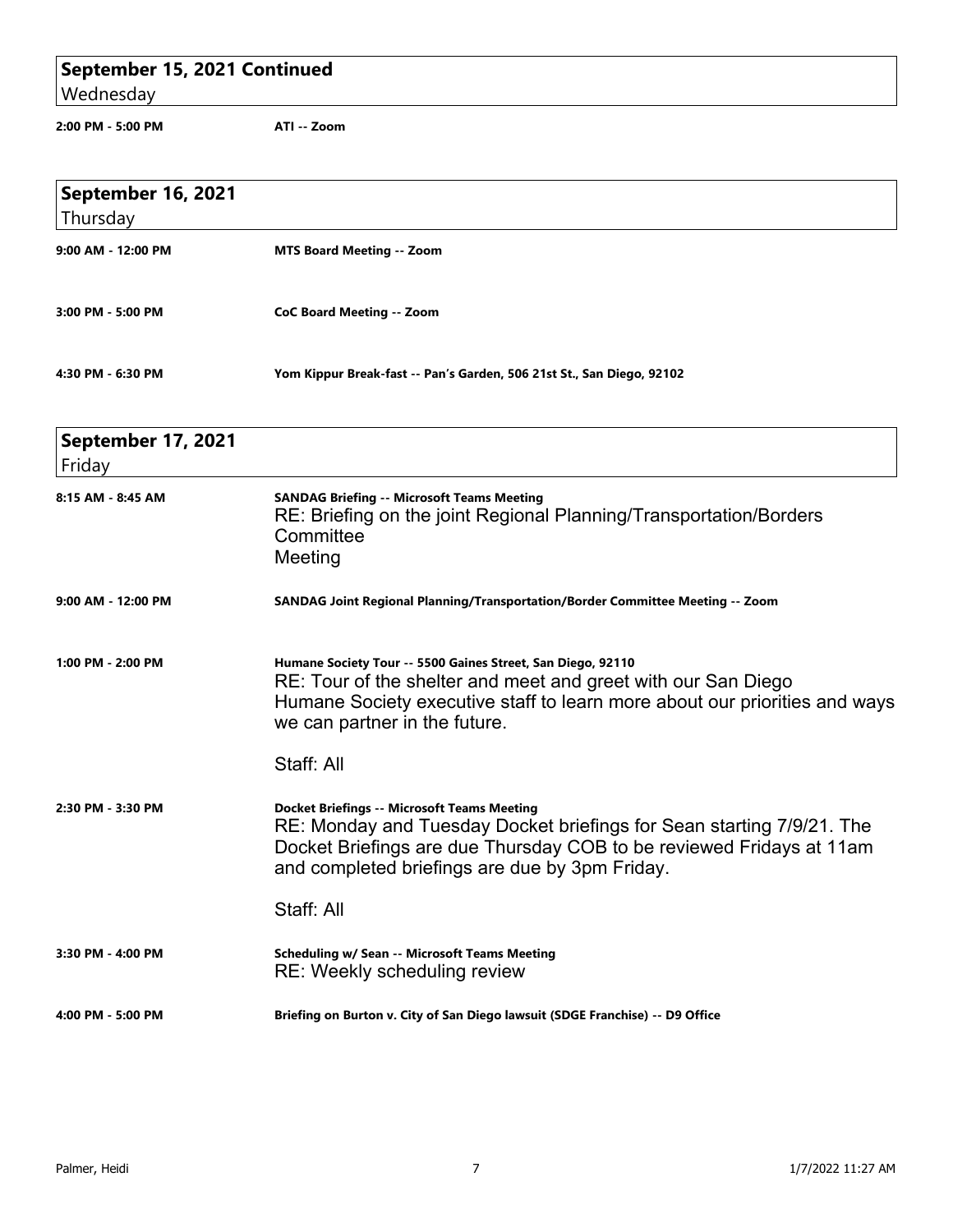| September 18, 2021<br>Saturday |                                                                                                                                                                                                                                                                                                                                                                                                                                                                                                                                                                                                                                                    |
|--------------------------------|----------------------------------------------------------------------------------------------------------------------------------------------------------------------------------------------------------------------------------------------------------------------------------------------------------------------------------------------------------------------------------------------------------------------------------------------------------------------------------------------------------------------------------------------------------------------------------------------------------------------------------------------------|
| 10:00 AM - 12:00 PM            | BLVD to Balboa Park: Youth Transit Ride -- El Cajon Blvd and SR-15 Transit Station<br>RE: In collaboration with Youth Will we will be organizing a roundtrip<br>Youth Transit Ride from City Heights to Balboa Park. Youth Will will be<br>providing PRONTO cards to ensure no-cost transit fare for participants.<br>Event is open to all with an emphasis on local youth participation. The ride<br>will highlight the community activism that led to the construction of the<br>Centerline Stations, El Cajon Blvd Bus-Only Lanes, and the history of the<br>decade-long campaign to bring Youth Opportunity Passes to the San<br>Diego region. |
| 5:30 PM - 9:00 PM              | Gala- A Legacy of Achievement: A Tribute to Chancellor Constance M. Carroll, Ph.D., Benefiting the San<br>Diego Promise -- San Diego Mission Bay Resort                                                                                                                                                                                                                                                                                                                                                                                                                                                                                            |

| September 20, 2021            |                                                                                                                                                                                            |
|-------------------------------|--------------------------------------------------------------------------------------------------------------------------------------------------------------------------------------------|
| Monday                        |                                                                                                                                                                                            |
| 9:00 AM - 10:30 AM            | CR&R -- Zoom                                                                                                                                                                               |
| 10:00 AM - 11:00 AM           | <b>Managers check in -- Microsoft Teams Meeting</b>                                                                                                                                        |
| 11:45 AM - 12:15 PM           | Elliott: Elo-Rivera -- Microsoft Teams Meeting                                                                                                                                             |
| 12:00 PM - 1:00 PM            | Weekly Staff Meeting/Docket Briefing -- Zoom<br>RE: Review briefings for Council meeting and discuss pressing items for<br>the week. We will also report out on community issues/meetings. |
|                               | Staff: All                                                                                                                                                                                 |
| 2:00 PM - 5:30 PM             | Council -- Zoom                                                                                                                                                                            |
|                               |                                                                                                                                                                                            |
| September 21, 2021<br>Tuesday |                                                                                                                                                                                            |
| 10:00 AM - 11:00 AM           | Council -- Zoom                                                                                                                                                                            |
| 11:00 AM - 1:00 PM            | <b>CLOSED SESSION -- Microsoft Teams Meeting</b>                                                                                                                                           |
| 2:00 PM - 6:00 PM             | Council -- Zoom                                                                                                                                                                            |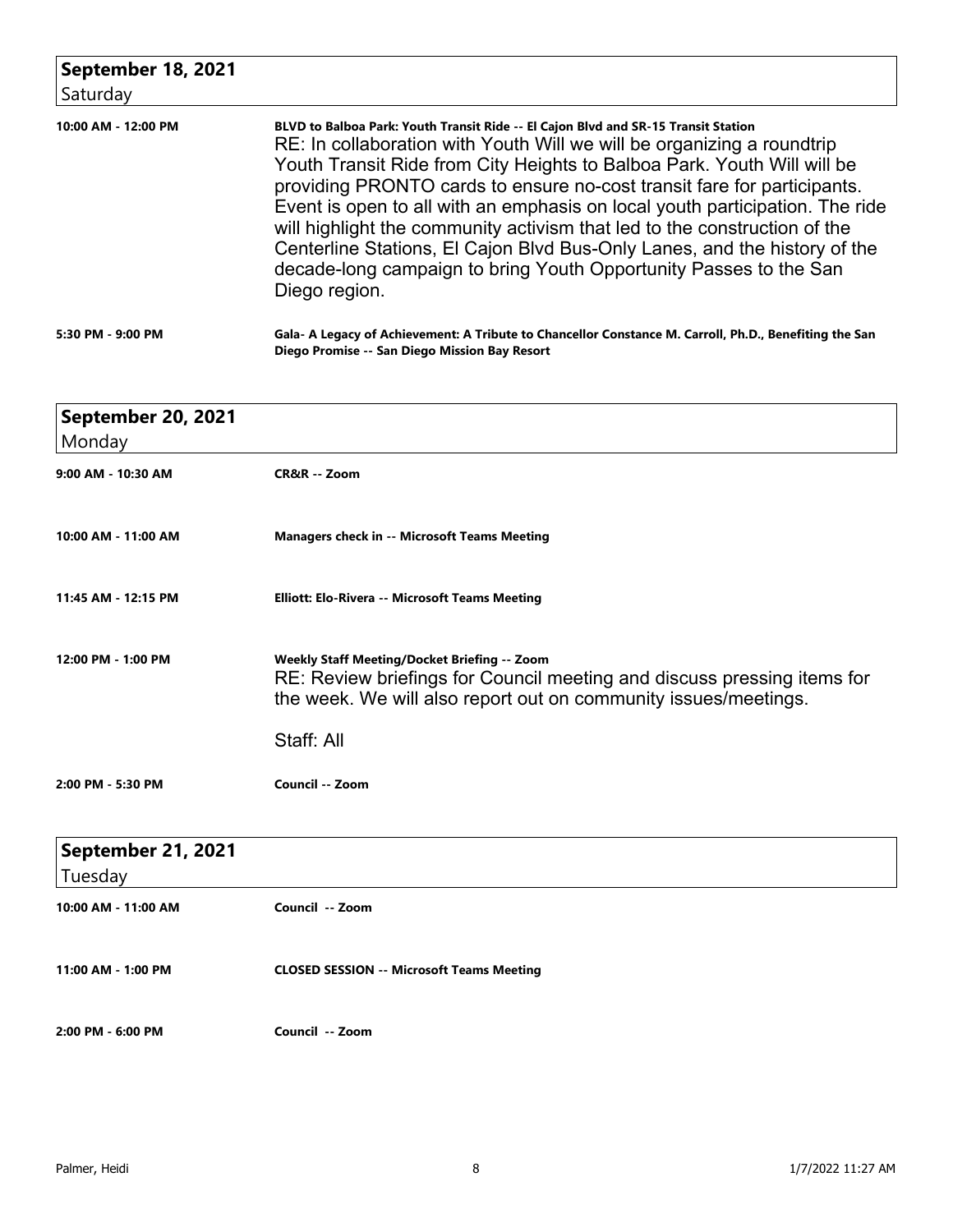| September 22, 2021  |                                                                                                                                                                                                                                                                                              |
|---------------------|----------------------------------------------------------------------------------------------------------------------------------------------------------------------------------------------------------------------------------------------------------------------------------------------|
| Wednesday           |                                                                                                                                                                                                                                                                                              |
| 9:00 AM - 9:30 AM   | <b>MTS Briefing -- Microsoft Teams Meeting</b><br><b>RE: Public Security Meeting</b>                                                                                                                                                                                                         |
| 11:45 AM - 12:45 PM | Limited Equity Cooperatives w/ Community Land Trusts Meeting -- Microsoft Teams Meeting<br>Re: Discuss limited-equity cooperatives and community land trusts.                                                                                                                                |
|                     | Staff: MO                                                                                                                                                                                                                                                                                    |
|                     | Attendees:<br><b>Alex Zucas</b><br>Lorna Zucas<br>Maryan Osman<br><b>Councilmember Elo-Rivera</b>                                                                                                                                                                                            |
|                     | Pre: $11:45 - 12:00$ pm<br>Meeting: 12:00 - 12:30 pm<br>Post: $12:30 - 12:45$ pm                                                                                                                                                                                                             |
| 1:50 PM - 2:50 PM   | Kendall-Frost Marsh Project Group -- Zoom<br>RE: Discuss ways the City can engage Indigenous communities to<br>increase access to and co-manage public lands. Sean wants to learn more<br>about this and the group is working on a project (Kendall-Frost Marsh) in<br>line with this topic. |
|                     | Staff: BD                                                                                                                                                                                                                                                                                    |
|                     | Attendees:<br>Andrew Meyer, ReWild Mission Bay<br>Marc Chavez, Program Director/Founder, InterTribal Youth<br>Rebekah Loveless, Archeological Prinicpal, Loveless Linton, Inc.<br>Brandon Linton, CEO, Loveless Linton, Inc.                                                                 |
|                     | Pre: $1:50 - 2:00$ pm<br>Meeting: $2:00 - 2:30$ pm<br>Post: $2:30 - 2:50$ pm                                                                                                                                                                                                                 |
| 2:50 PM - 3:50 PM   | <b>SDCCD Chancellor Carlos Cortez -- Zoom/Teams</b><br>RE: Meet and Greet with Carlos Cortez in his new role as Chancellor to<br>discuss topics of mutual interest such as affordable housing, youth<br>services, and of course, education.                                                  |
|                     | Staff: pending                                                                                                                                                                                                                                                                               |
|                     | Attendees:<br><b>Chancellor Carlos Cortez</b><br><b>City College President Ricky Shabazz</b><br>Director of Communications Jack Beresford                                                                                                                                                    |
|                     | <b>POC: Jack Beresford</b>                                                                                                                                                                                                                                                                   |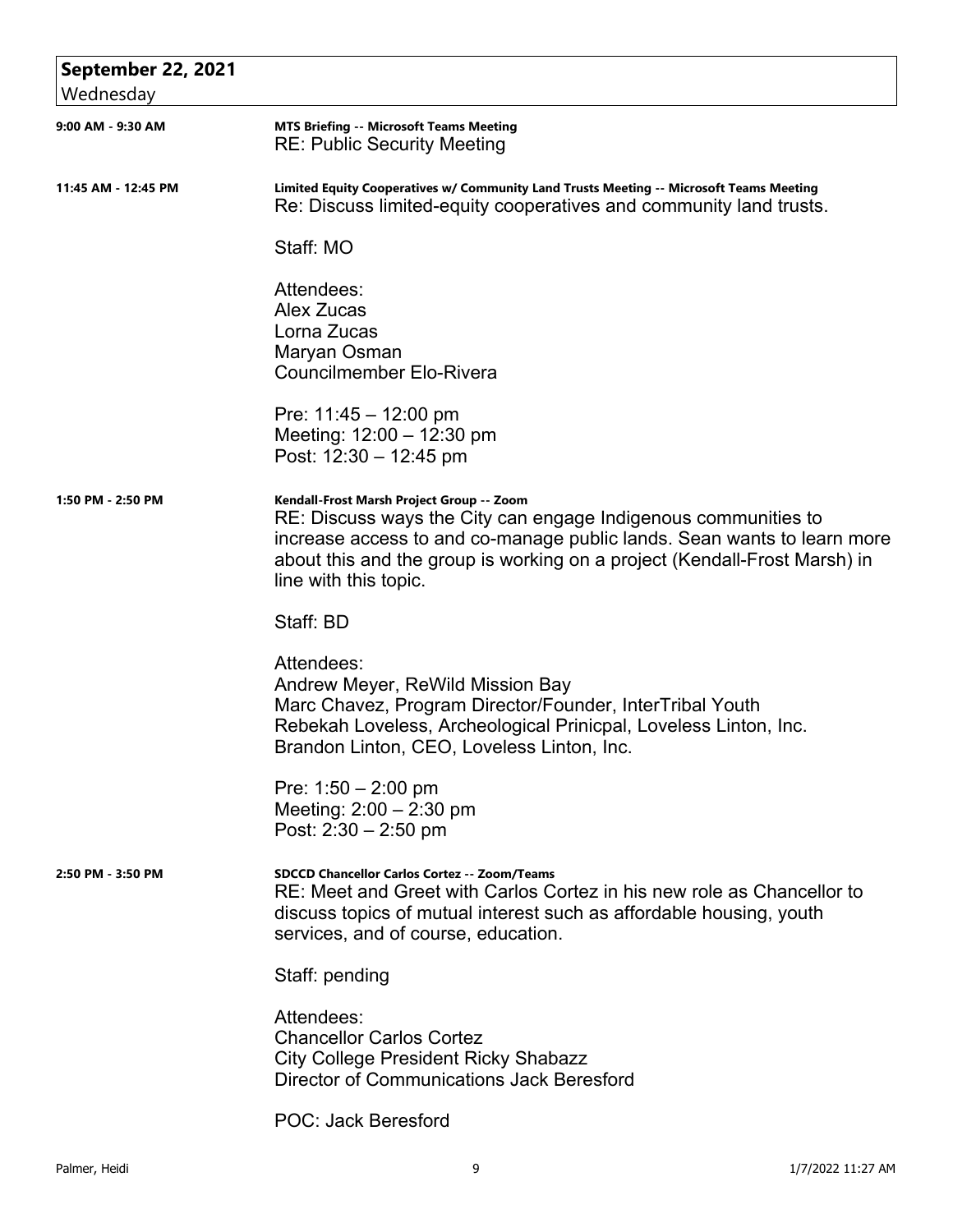| September 22, 2021 Continued<br>Wednesday |                                                                                                                                              |
|-------------------------------------------|----------------------------------------------------------------------------------------------------------------------------------------------|
|                                           | Pre: $2:50 - 3:00$ pm<br>Meeting: $3:00 - 3:30$ pm<br>Post: $3:30 - 3:50$ pm                                                                 |
| 5:30 PM - 9:00 PM                         | DSDP Installation Celebration ft. the Inaugural ToddTalk -- The Rady Shell at Jacobs Park<br>Staff: LVN (invite was for Sean and Lydia only) |
|                                           | POC: Josh Coyne                                                                                                                              |
| September 23, 2021<br>Thursday            |                                                                                                                                              |
| 8:00 AM - 12:00 PM                        | Tours of Fire Stations 10 and 17 -- Fire Stations 10/17<br>POC: Cpt. Higgins                                                                 |
| 12:45 PM - 1:45 PM                        | SPEAK: CAC Press Conference -- County Administration Center<br><b>RE: Sprawl Report Release</b>                                              |
|                                           | Staff: BD, BW - FYI                                                                                                                          |
| 2:00 PM - 5:00 PM                         | <b>MTS Public Security Committee -- Zoom</b>                                                                                                 |
| 4:00 PM - 4:30 PM                         | <b>Housing Coalition Check-In -- Microsoft Teams Meeting</b>                                                                                 |
| September 24, 2021<br>Friday              |                                                                                                                                              |
| 9:30 AM - 10:00 AM                        | <b>Interview with David Garrick on ADUs -- Phone</b>                                                                                         |
| 10:00 AM - 10:30 AM                       | <b>Internal Meeting -- Microsoft Teams Meeting</b><br>RE: Debrief on ADU Memo                                                                |
| 10:45 AM - 11:45 AM                       | IATSE Rally/Leafletting -- Marriott Marquis 333 West Harbor Drive 92101<br>Staff: BW                                                         |
| 12:00 PM - 1:00 PM                        | <b>Internal Meeting -- Microsoft Teams Meeting</b><br>RE: YOP Discussion and working lunch                                                   |
| 1:00 PM - 1:30 PM                         | <b>Scheduling w/ Sean -- Microsoft Teams Meeting</b><br>RE: Weekly scheduling review                                                         |
| 1:00 PM - 1:15 PM                         | Leslie / CM Elo-Rivera -- Microsoft Teams Meeting                                                                                            |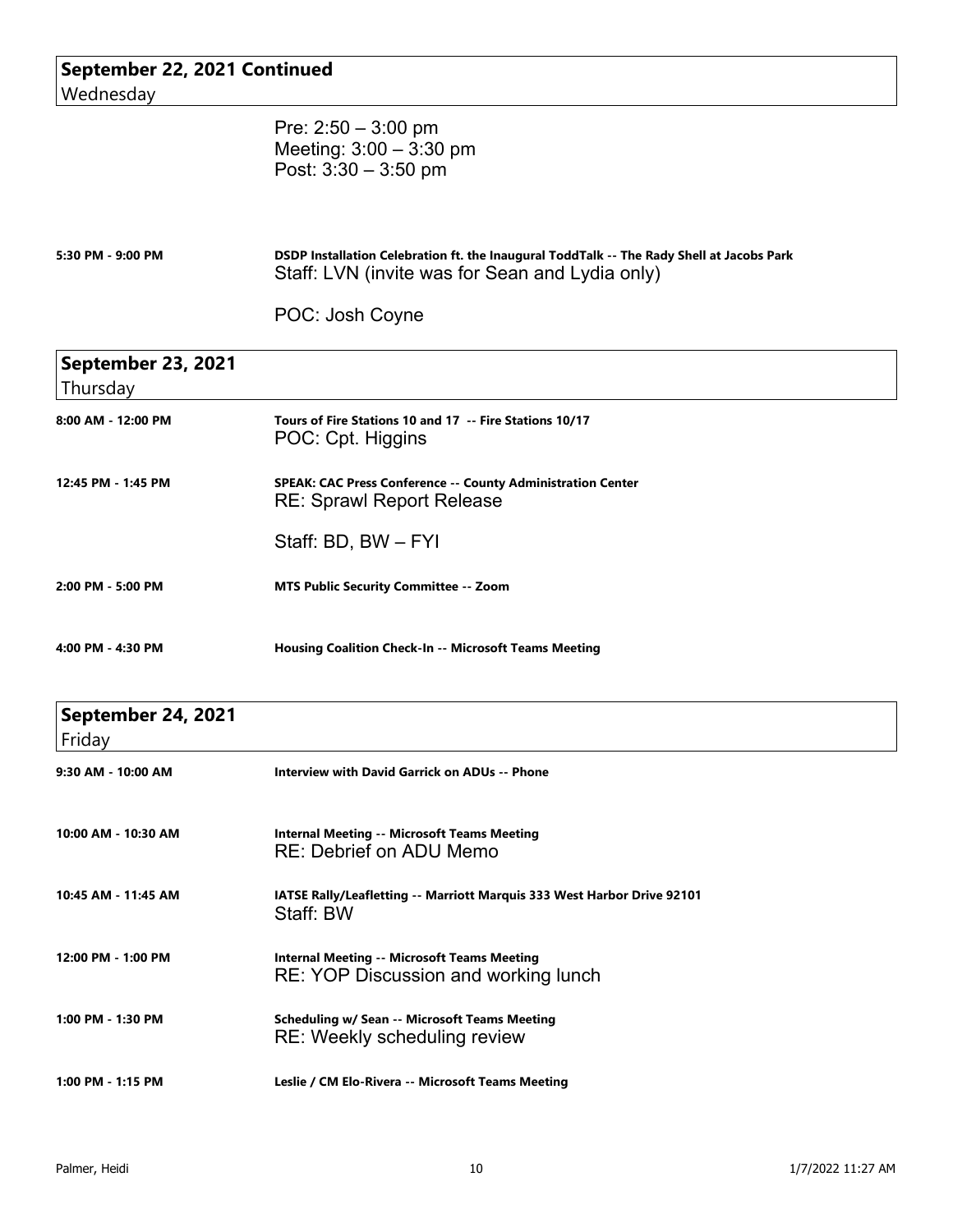| September 24, 2021 Continued |                                                                                                                                                                                                                                                                                                 |
|------------------------------|-------------------------------------------------------------------------------------------------------------------------------------------------------------------------------------------------------------------------------------------------------------------------------------------------|
| Friday                       |                                                                                                                                                                                                                                                                                                 |
| 1:45 PM - 2:45 PM            | 1:1 Monthly Meeting between CP Campbell and CM Sean Elo-Rivera -- Microsoft Teams Meeting<br><b>POC: Heidi Palmer or Ruth Torres</b>                                                                                                                                                            |
|                              | Pre: $1:45 - 2:00$ pm                                                                                                                                                                                                                                                                           |
|                              | Meeting: $2:00 - 2:30$ pm                                                                                                                                                                                                                                                                       |
|                              | Post: $2:30 - 2:45$ pm                                                                                                                                                                                                                                                                          |
| 6:00 PM - 7:00 PM            | DROP BY: APWA Dinner -- Harbor View Loft, 1880 Harbor Island Drive, San Diego, CA 92101                                                                                                                                                                                                         |
| September 25, 2021           |                                                                                                                                                                                                                                                                                                 |
| Saturday                     |                                                                                                                                                                                                                                                                                                 |
| 10:45 AM - 11:30 AM          | Park de la Cruz Press Conference/Ribbon Cutting Confirmation -- 3901 Landis St, San Diego, CA 92105                                                                                                                                                                                             |
| 12:00 PM - 12:30 PM          | Park de la Cruz Grand Opening -- Park de la Cruz, 3901 Landis Street, 92105<br>RE: Event to celebrate the opening of Park de la Cruz<br>Community Center. This is the headquarters of our Age Well and<br>Therapeutic Recreation Services District. The complex also houses a<br>renovated gym. |
|                              | Staff: MO at event, BW - for TPs/Comms                                                                                                                                                                                                                                                          |
| 6:00 PM - 9:00 PM            | Voices for Children - Invitation -- Rady Shell @ Jacobs Park                                                                                                                                                                                                                                    |
| September 27, 2021           |                                                                                                                                                                                                                                                                                                 |
| Monday                       |                                                                                                                                                                                                                                                                                                 |
| All Day                      | <b>Simchat Torah</b>                                                                                                                                                                                                                                                                            |
| 8:30 AM - 9:00 AM            | Housing Advocates Group Check-In -- Microsoft Teams Meeting                                                                                                                                                                                                                                     |
| 9:00 AM - 10:00 AM           | <b>Weekly Staff Meeting/Docket Briefing -- Zoom</b><br>RE: Review briefings for Council meeting and discuss pressing items for<br>the week. We will also report out on community issues/meetings.                                                                                               |
|                              | Staff: All                                                                                                                                                                                                                                                                                      |
| 10:00 AM - 11:00 AM          | <b>Managers check in -- Microsoft Teams Meeting</b>                                                                                                                                                                                                                                             |
| 10:00 AM - 10:30 AM          | <b>Rent Relief Press Conference</b>                                                                                                                                                                                                                                                             |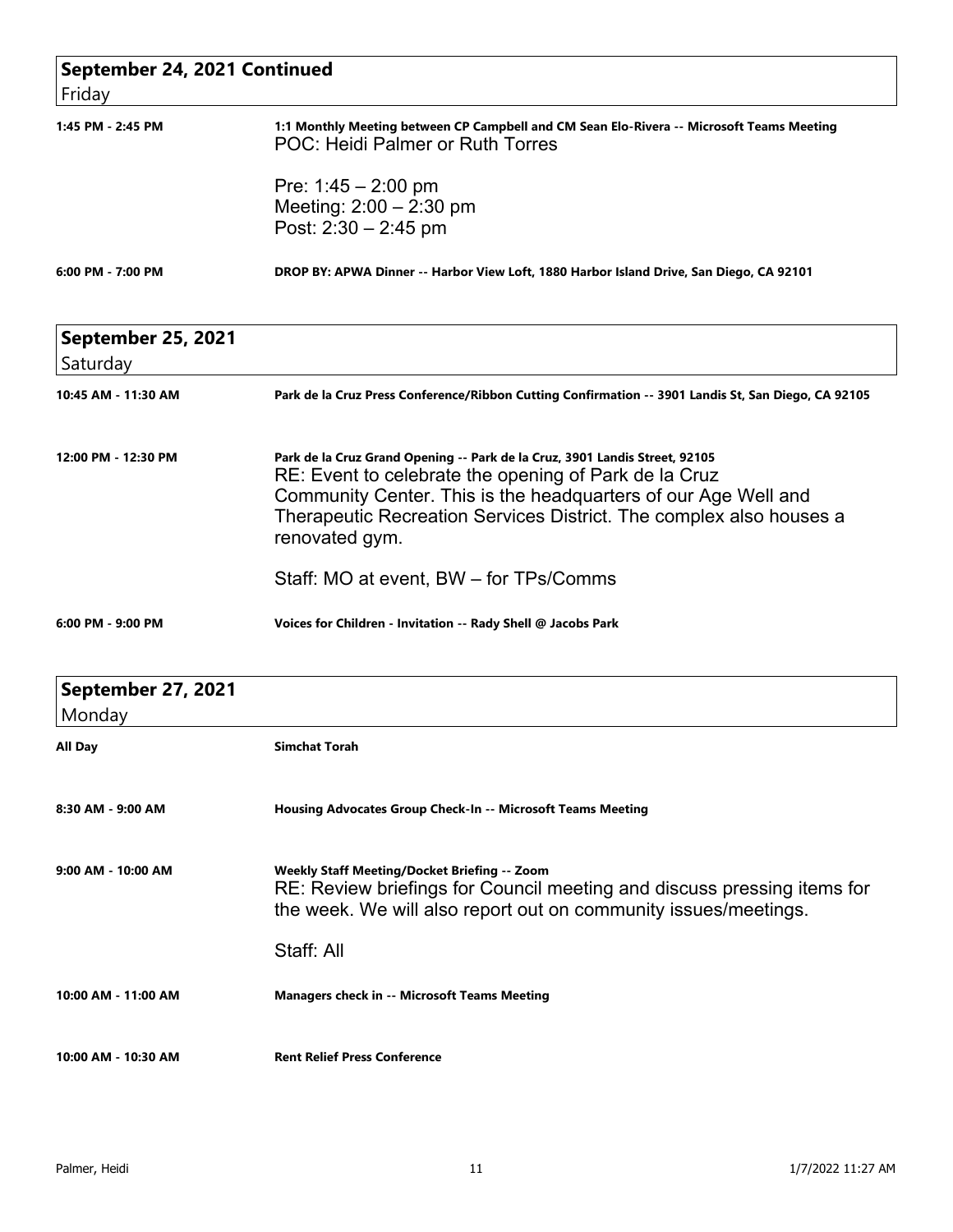| September 27, 2021 Continued<br>Monday |                                                                                                                                                                 |  |
|----------------------------------------|-----------------------------------------------------------------------------------------------------------------------------------------------------------------|--|
|                                        |                                                                                                                                                                 |  |
|                                        | Staff: LVN, BD, MR                                                                                                                                              |  |
| 4:00 PM - 5:00 PM                      | <b>Internal Meeting -- Microsoft Teams Meeting</b><br>RE: Housing workgroup agenda discussion                                                                   |  |
| September 28, 2021<br>Tuesday          |                                                                                                                                                                 |  |
| All Day                                | <b>Simchat Torah</b>                                                                                                                                            |  |
| $9:00$ AM - 2:00 PM                    | Leveraging Federal Recovery and Infrastructure Funding to Support Regional Growth and Innovation --<br>Zoom                                                     |  |
| 6:45 PM - 7:10 PM                      | SPEAK: Talmadge Maintenance Assessment District Meeting (TMAD) -- Teams/Zoom<br>Staff: MR, MO, JG TPs and at meeting, BW – FYI                                  |  |
|                                        | Prep: $4:00 - 4:30$ pm<br>Meeting: $6:45 - 7:10$ pm                                                                                                             |  |
| September 29, 2021<br>Wednesday        |                                                                                                                                                                 |  |
| All Day                                | <b>Simchat Torah</b>                                                                                                                                            |  |
| 9:00 AM - 9:30 AM                      | <b>Climate Action Plan Briefing - CM Elo-Rivera -- Microsoft Teams Meeting</b><br>Pre: $8:40 - 9:00$ am<br>Meeting: $9:00 - 10:00$ am<br>Post: 10:00 - 10:15 am |  |
| 10:50 AM - 11:50 AM                    | SDGE -- Zoom<br><b>RE: Net Energy Metering</b>                                                                                                                  |  |
|                                        | Staff: BD, LVN - opt                                                                                                                                            |  |
|                                        | Attendees:<br>Bernadette Butkiewicz, SDGE Public Affairs Manager                                                                                                |  |
|                                        | Pre: $10:55 - 11:00$ am<br>Meeting: 11:00 - 11:30 am<br>Post: 11:30 - 11:50 am                                                                                  |  |
| 12:50 PM - 2:20 PM                     | WestEd California Data System: Cradle-to-Career Briefing -- Teams/Zoom<br>RE: Implementation of the Cradle-to-Career Data System                                |  |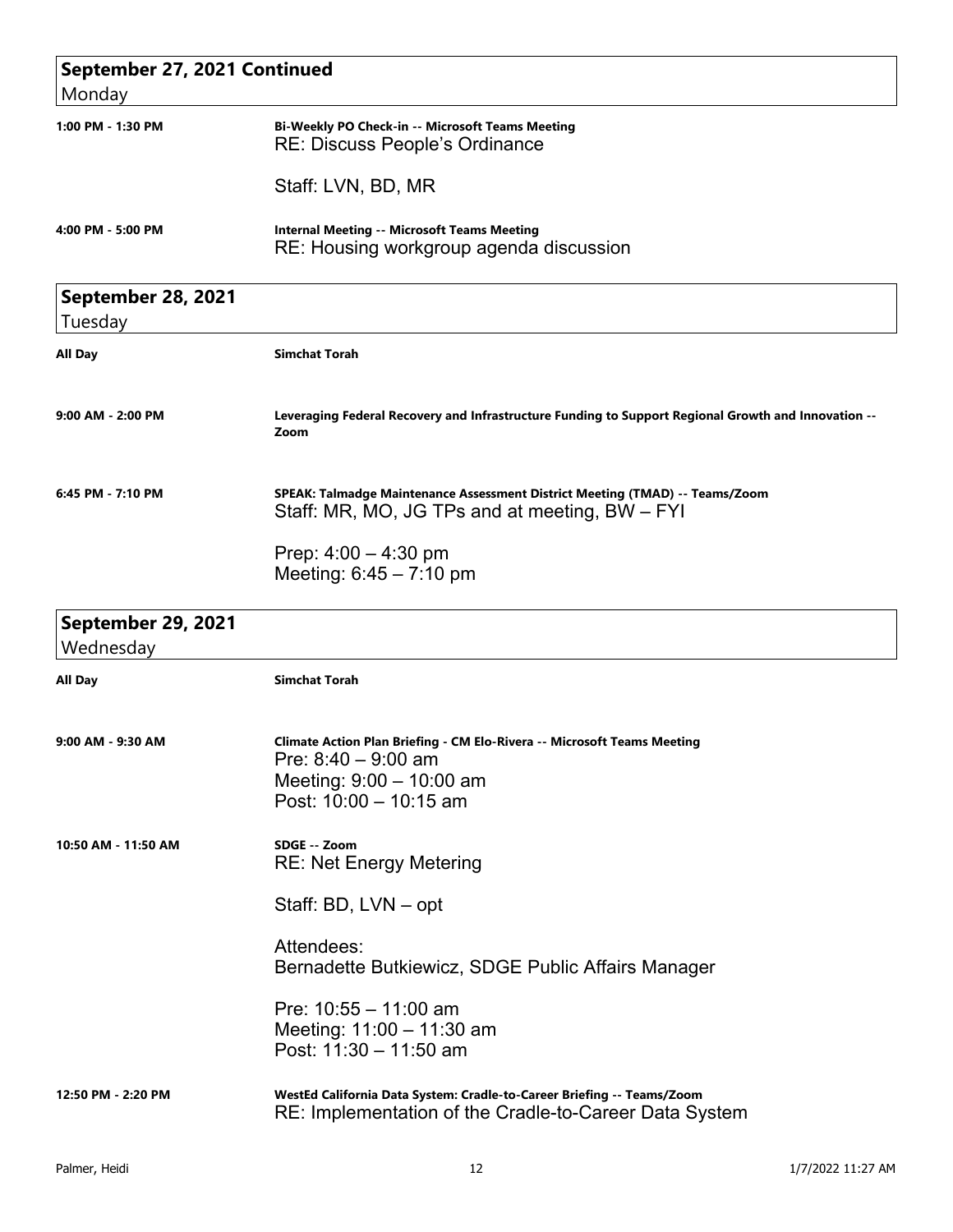## **September 29, 2021 Continued** Wednesday Attendees: LeAnn Fong-Batkin, Ed.D., Senior Project Manager, WestEd Kathy Booth, Project Director Pre: 12:50 – 1:00 pm Meeting: 1:00 – 2:00 pm Post: 2:00 – 2:20 pm **1:00 PM - 2:00 PM Cradle-to-Career Data System Briefing: Sean Elo-Rivera -- Zoom 2:50 PM - 3:50 PM Hafsa Kaka, Director of Homeless Strategies -- Microsoft Teams Meeting** RE: Meet and Greet with Hafsa Kaka, Director of Homeless Strategies Staff: BW, MO – opt Attendees: Hafsa Kaka, Director of Homeless Strategies Javier Gomez (optional) Pre: 2:50 – 3:00 pm Meeting: 3:00 – 3:30 pm Post: 3:30 – 3:50 pm **4:00 PM - 5:00 PM Staff Midweek Check-in -- Microsoft Teams Meeting 5:30 PM - 8:30 PM SD La Raza Lawyers Association AMISTAD mIXER -- Higgs, Fletcher & Mack September 30, 2021** Thursday

| 9:50 AM - 10:50 AM | San Diegans vs Big Tobacco -- Microsoft Teams Meeting<br>RE: To discuss a proposed ordinance to end the sale of all flavored<br>tobacco products in San Diego before the end of the year due to a<br>statewide tobacco industry funded referendum in November 2022. ALL<br>flavors, ALL products, ALL locations, NO exceptions. |
|--------------------|---------------------------------------------------------------------------------------------------------------------------------------------------------------------------------------------------------------------------------------------------------------------------------------------------------------------------------|
|                    | Staff: MR, MO                                                                                                                                                                                                                                                                                                                   |
|                    | Attendees: (approx. 8 attendees)                                                                                                                                                                                                                                                                                                |
|                    | Pre: $9:50 - 10:00$ am<br>Meeting: $10:00 - 10:30$ am<br>Post: $10:30 - 10:50$ am                                                                                                                                                                                                                                               |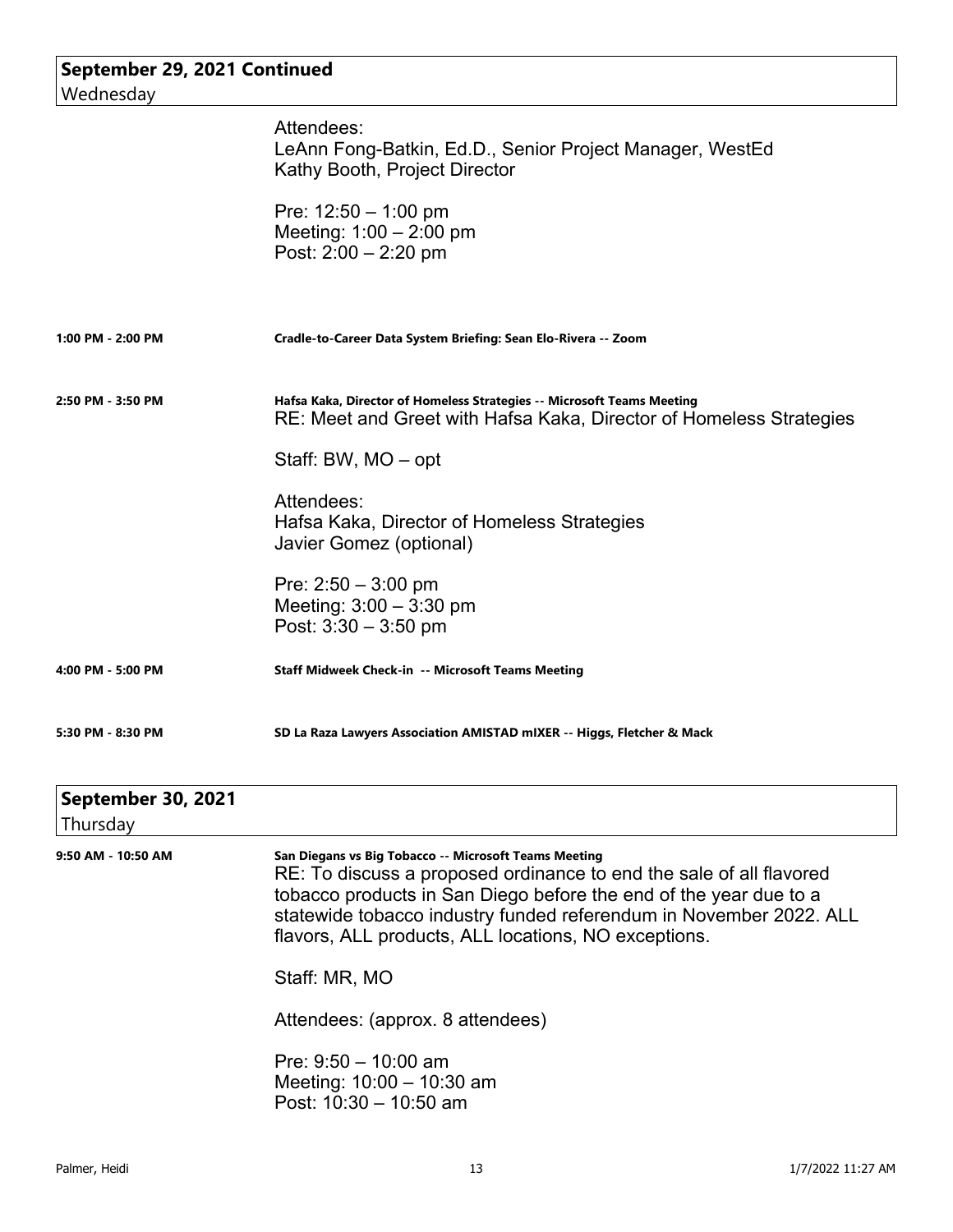| September 30, 2021 Continued |                                                                                                                                                                                              |  |
|------------------------------|----------------------------------------------------------------------------------------------------------------------------------------------------------------------------------------------|--|
| Thursday                     |                                                                                                                                                                                              |  |
| 11:00 AM - 12:00 PM          | <b>TAC Agenda Planning Meeting -- Zoom</b><br>Meeting: $11:00 - 11:30$ am<br>Post: $11:30 - 12:00$ pm                                                                                        |  |
| 12:50 PM - 1:50 PM           | City Heights CDC -- Zoom<br><b>RE: Discuss housing priorities</b>                                                                                                                            |  |
|                              | Staff: MR, BW                                                                                                                                                                                |  |
|                              | Attendees:<br>Laura Ann Fernea<br><b>Alexis Villanueva</b>                                                                                                                                   |  |
|                              | Pre: $12:50 - 1:00$ pm<br>Meeting: $1:00 - 1:30$ pm<br>Post: $1:30 - 1:50$ pm                                                                                                                |  |
| 1:50 PM - 2:50 PM            | Interview w/ New York Times Reporter Conor Dougherty -- Zoom<br>RE: Conor is writing a story on ADUs in San Diego and would like to<br>discuss the proposals in our memo to the Mayor        |  |
|                              | Staff: MR, BW - FYI                                                                                                                                                                          |  |
|                              | <b>POC: Conor Dougherty</b>                                                                                                                                                                  |  |
|                              | Pre: $1:50 - 2:00$ pm<br>Meeting: $2:00 - 2:30$ pm<br>Post: $2:30 - 2:50$ pm                                                                                                                 |  |
| 2:50 PM - 3:40 PM            | SPEAK: Equitable Development Committee -- Zoom<br>RE: Discussion on the Tenants Protection Board, Nexus Study for the Rent<br>Registry, and Rent Control.                                    |  |
|                              | Staff: MR, BW, LVN – opt                                                                                                                                                                     |  |
|                              | Attendees:<br>Sara Alagha<br>Bertha Rodriguez<br>Ramla Sahid<br><b>Madison Coleman</b>                                                                                                       |  |
|                              | Pre: $2:50 - 3:00$ pm<br>Meeting: $3:00 - 3:30$ pm<br>Post: $3:30 - 3:40$ pm                                                                                                                 |  |
| 3:50 PM - 4:50 PM            | <b>City Heights Community Leaders -- Zoom</b><br>RE: Discuss their idea for having a Greater City Heights Maintenance<br>Assessment District (MAD) to assist with above and beyond services, |  |
| Palmer, Heidi                | 14<br>1/7/2022 11:27 AM                                                                                                                                                                      |  |